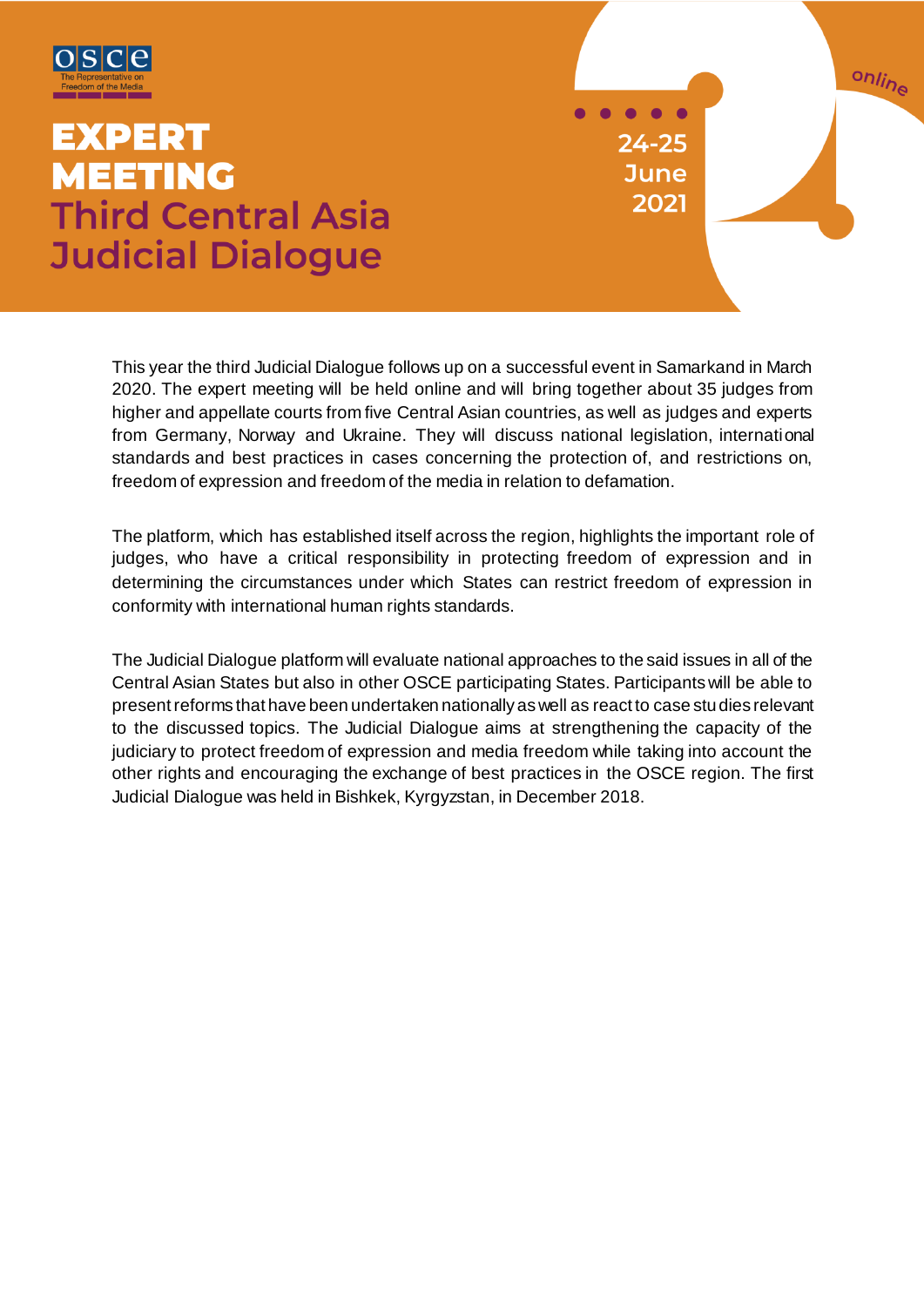## **DAY 1: THURSDAY, 24 JUNE**

**09.20 – 09.30 (Vienna time) Participants connect on Zoom online platform** 

#### **09.30 – 10.00 OPENING SESSION**

### **Introduction:**

Teresa Ribeiro, OSCE Representative on Freedom of the Media

#### **10.00 – 12.30** *SESSION I: Adjudication of Defamation Cases in the OSCE Area*

*This session focuses on the current trends in adjudication of defamation cases involving media outlets and bloggers in the region, the issue of damages and the role of the textual expertise in such cases. The speakers will focus on approaches to defamation cases involving media outlets and present the recent amendments to national legislations. The following discussion points are offered to the participants:*

*The OSCE Representative on Freedom of the Media, along with UNESCO, the UN Human Rights Council and other international organizations, has continuously advised the OSCE participating States to abolish criminal responsibility for defamation as an unnecessary restriction on freedom of the media. Currently, most of the participating States in Central Asia have decriminalised defamation. However, in some legislations, criminal provisions still may be applied.* 

*Recent amendments to criminal codes in the region have seen defamation moved to the administrative, rather than civil codes, thus opening a door for the executive to decide, which materials they consider defamatory.*

*The role of the textual expertise plays an important role in defamation cases, however questions remain about necessary qualifications of experts and independence of such agencies, which provide the expertise.*

*In defamation cases, many plaintiffs are public figure or business people with considerable clout. Often they sue for very high damages, in the worst-case scenario, causing the media outlets to close. Should there be a statutory limit on the amount of damages, or should this remain within the remit of presiding judges?*

Speakers: Manfred Dauster, Presiding Judge at the Bavarian Supreme Court, Germany

Eldos Zhumaksanov, Deputy Chief of Staff, Head of Communication Centre, Supreme Court of the Republic of Kazakhstan

Babamergen Babayev, judge, Ashgabat City Court, Turkmenistan

Fotima Ismailova, Deputy Chairperson, Yunusabad District Criminal Court of the city of Tashkent, Uzbekistan

Moderator: Antonina Cherevko, Legal Officer, ARTICLE 19; Chairperson, Independent Media Council in Ukraine

**Discussion**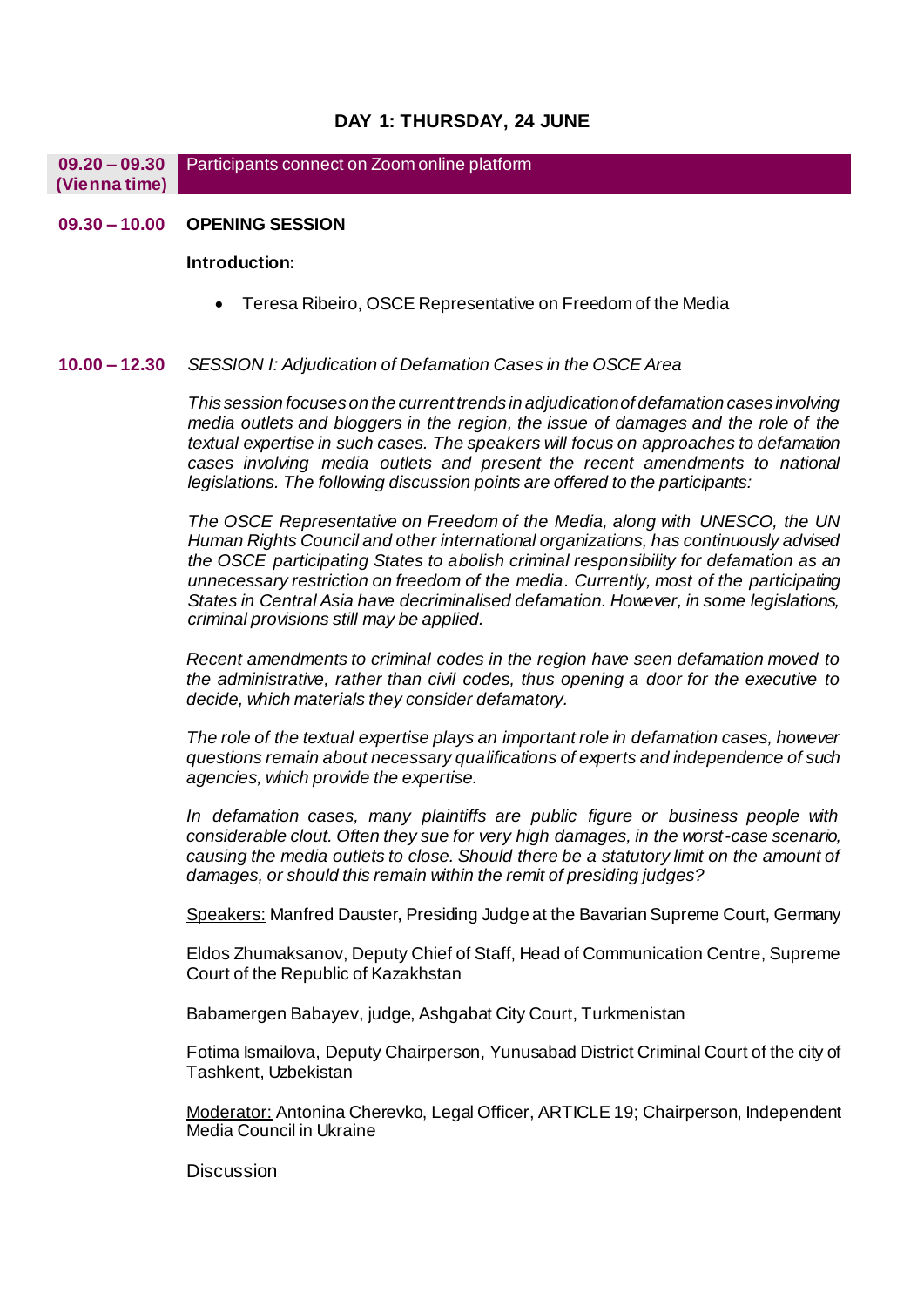# **DAY 2: FRIDAY, 25 JUNE**

**09.20 – 09.30** Participants connect on Zoom online platform

## **09.30 – 11.30 SESSION II: Legal protection of public figures and 'deliberately false information' in relation to standards of freedom of expression**

*This session is dedicated to the measures provided by national legislations and judicial practices in Central Asia for protection of public figures, distribution of deliberately false information and others, which may restrict reporting on matters of public interest. A relevant case study will be presented to the participants at the end of the session. The following discussion points are offered to the participants:*

*There is widespread agreement among courts, international standard-setting bodies, and CSOs concerning defamation laws that public officials must be more, not less, tolerant of criticism than private persons. In that regard the OSCE Representative on Freedom of the Media, the OAS Special Rapporteur on Freedom of Expression, and UN Special Rapporteur on Freedom of Opinion and Expression and stated that: "[D]efamation laws should reflect... the principle that public figures are required to accept a greater degree of criticism than private citizens; in particular, laws which provide special protection for public figures (…) should be repealed." Yet nearly half of OSCE participating States offer special protection to the reputation and honour of the head of state.*

*Since the beginning of the global fight against the pandemic, authoritative international organizations, starting with the UN, repeatedly recommended that countries refrain from using the emergency situation to suppress any public criticism of the government's*  actions and prosecute those who used their constitutional right to freedom of *expression. Unfortunately, these recommendations were largely not heeded. The article 'most in demand' and applied against journalists, bloggers and citizens alike*  was the article on "dissemination of deliberately false information in a state of *emergency." One can say that this article has successfully replaced the previous criminal liability for libel.*

Speaker: Arnfinn Bardsen, Judge, European Court of Human Rights

Moderator: Joan Barata Mir, International Expert in Freedom of Expression, Fellow at Stanford Cyber Policy Center

**Discussion**